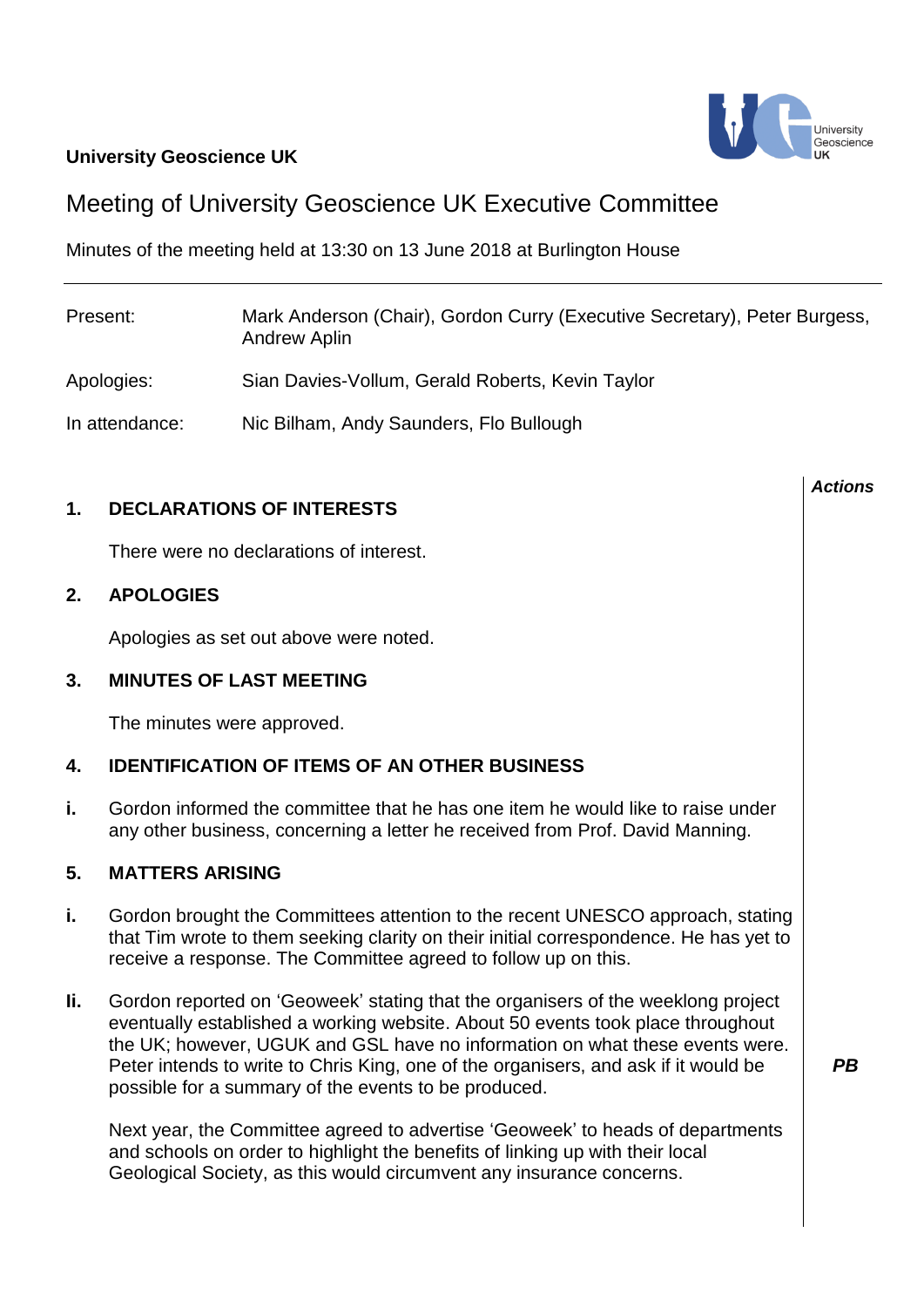- **iii.** An action from the previous meeting required Gordon to circulate an email to the wider membership about Geoweek. Gordon confirmed that he circulated the email but is unsure if there have been any responses as the email advised people to contact the Geological Society.
- **iv.** A newly introduced standing item at the meeting of the Joint Higher Education Committee sees the Society's business plan being formally embedded into the workings of the committee. As a result, University Geoscience UK and the Society are jointly responsible for the delivery of business plan items specific to both organisations. The main topics raised at the earlier Joint Higher Education Committee meeting included the following;

## *Future Science*

Outputs from the town hall meeting held in February 2017 have stalled. The first output would see a long form document being produced with the aim of using it to influence funding bodies. The second output would be a much shorter version of the long document aimed at policy makers. It has been decided that the Society will now attempt to take this forward. It is hoped that this will be finalized and launched at the November 2018 thematic event. It was agreed that Andy would now act as the point of contact for this.

## *The Wakeham Review*

The review was discussed at the earlier meeting. It looks certain that a review of the original report will be taking place soon. As a result it was agreed that University Geoscience UK and the Society will need to be conscious of this. It is expected that this will take place in 2019. The aim was that Sian would begin work on a project, this summer, to identify the skill set requirements for geoscience graduates, but this may need further consideration. It is hoped that any action now will pre-empt some of the issues raised in the Review.

## *Accreditation Review*

In discussion between the GSL members, it became clear that there was a breakdown of communication between the Accreditation Committee and the Society resulting in the Society's accreditation officer, Andy Saunders, being unaware that a review was already underway. Andy is now a member of the JHEC and it is hoped that this will help improve communications between UGUK, GSL and the review.

## *Funding Priorities*

A brief conversation focused on what the Committee felt would be priority areas to spend funds on should GSL funds become available. Fieldwork equipment was mentioned as a potential idea but this may be difficult, as individual departments will have differing needs. Funding was suggested on the topic of diversity and inclusivity. Alternative provision (e.g. virtual fieldwork) was also suggested. It was felt that the Society could potentially label these as accreditation friendly. This would allow certain students the ability to complete their degree without any issues. The Committee indicated that it would be good if the Society outlined how these alternative provisions would work in relation to obtaining an accredited degree.

*AA*

## *SDV*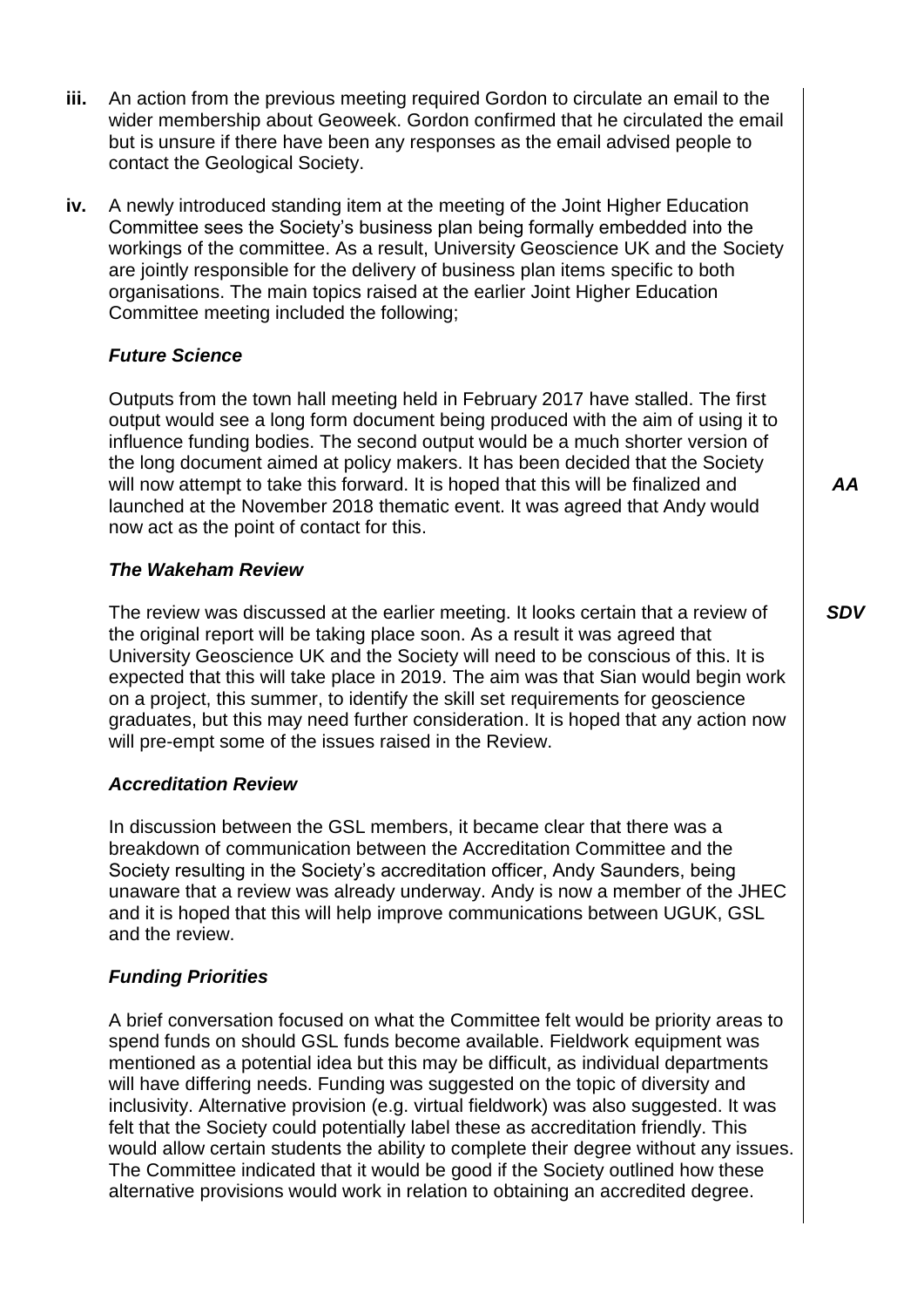## *Availability Of Data*

The Society conducted a scoping exercise to determine the quality and availability of Higher Education diversity related statistics and presented their findings at the JHEC meeting earlier. It was agreed that this issue could be raised at the Parliamentary Affairs Committee with the aim of it being addressed in parliament. A suggestion was made to look into the possibility of using a freedom of information request to gain access to the data. Mark added that he has contacted HEIDI and is trying to find out whether CHUGD's access can be transferred to UGUK.

## **6. MEMBERSHIP OF THE EXECUTIVE**

Mark confirmed that Tim Minshull has stepped down as Chair of University Geoscience UK. An official handover, between Mark and Tim, was arranged to take place at the BGS Advisory Board meeting, however the board was disbanded before the scheduled meeting date. Mark added that this Advisory Board has been replaced by a Science Board but it is unclear whether University Geoscience UK will have a position on it. Mark has written to them seeking clarification but has not received a response yet.

Mark pointed out that there is a vacancy for the Vice-Chair position. Prof Sarah Davies was named as a potential nomination for the position by Mark. The Committee agreed to make an official approach to Sarah. Mark stated that he would phone her.

Gordon drew attention to the availability of the PGT remit following Gerald Roberts standing down. Gordon noted that with Sian taking over as Executive Secretary, on the 1st of August, this would also leave the undergraduate remit unfilled. The Committee discussed various options to fill the PGT portfolio, and Gordon agree to contact these individuals to determine if they would be willing to join the committee. It was agreed that the first attempt should be made to Nick Koor (Portsmouth) because of the significance of the development of graduate apprenticeships (which Nick had taken the lead in at Portsmouth and with the GSL). The Committee also agreed to approach Chris Jackson (Imperial College London) and Jonathan Redfern (University of Manchester) to see if they would be interested in joining the committee if the NK declined.

## **7. REPORT FROM THE JOINT HIGHER EDUCATION COMMITTEE**

The Geological Society's Accreditation Officer has been added as a member of the Joint Higher Education Committee. This is something the committee feel is a positive step.

The Society is producing information materials drawing attention to the recent changes to the A-level geology curriculum. The first is aimed at UK University Departments who may not be aware of all of the recent changes. It is hoped that this will help Heads of Departments etc. to view it as a more credible A-level. The other brochure will be aimed towards career-advisors at school level.

Diversity and Virtual Field Resources: a project being led by Clare Bond (Aberdeen) developing a library of digital teaching resources linked to the 100 Great Geo-sites was discussed. An HEFCE funded 'Inclusive STEM' project being *MA*

*MA*

*GC*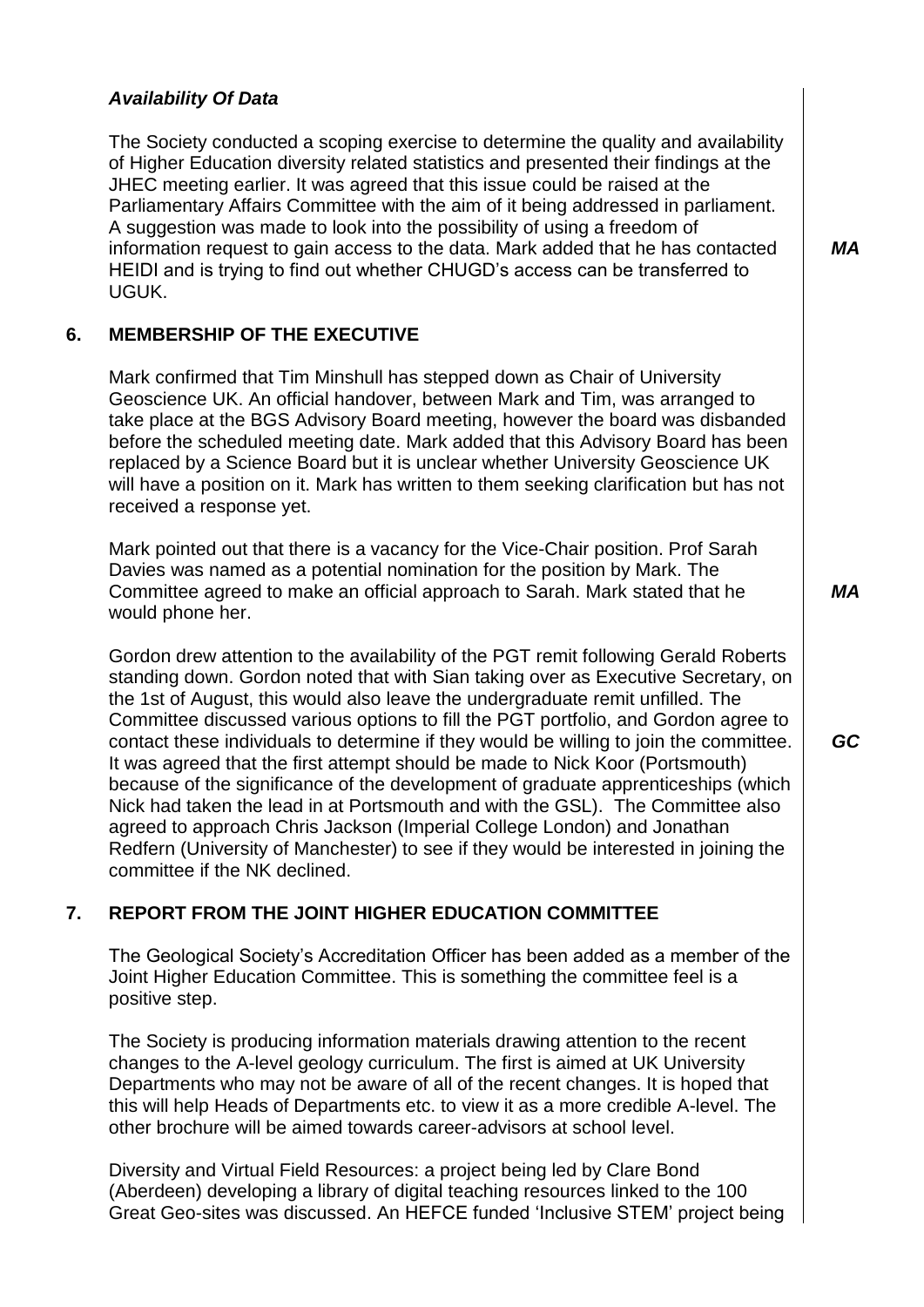led by the Open University was also discussed. All of which highlight a lot of activity within the HE geoscience community aimed at making the subject more inclusive.

A Zeiss scholarship will be advertised by the GSL once the Society have developed an advert detailing its specifics. The scholarship will be awarded to a PhD and will be decided by a panel of experts.

WISE (Women in Science and Engineering) – The Society have recently become a member of WISE. However, WISE will be changing its membership model next year and as a result the Society aim to sample the majority of their benefits this year before making the decision to renew under the new model. The cost of the new model is likely to be considerably greater than what was paid this year.

Athena SWAN – The Society intend on running another Athena SWAN workshop this autumn. The workshop will cover bronze, silver and gold levels. This will be advertised by the GSL when an advert has been created.

DiG-UK– On the 4th of June 2018 Diversity in Geosciences UK (DiG-UK) held their launch event at Burlington House. DiG-UK are a chapter of the IAGD but their remit will focus on all aspects of diversity. Mark, who attended the conference, commended their focus on mental health; something he thinks will be beneficial for fieldwork especially. The committee agreed that it would be good to understand what departments are doing around fieldwork and mental health. Mark confirmed that he would be in touch with DiG-UK to express the committee's support for the work they are doing on these topics.

A replacement for Nic Bilham (Director of Policy & Communications) has been appointed. Alicia Newton will be starting on the 20th of August with the title Director of Science & Communications.

#### **8. REPORT FROM THE CHAIR**

Mark began by stating that the majority of topics have already been covered earlier in the meeting and do not need to be repeated here. However, he highlighted that he received an extensive comment, from a member, concerning the format of meetings and the inability of members being able to network in the way that they could in its previous iteration as CHUGD. He added that they feels that University Geoscience UK seems to do the Society's work for them, something the committee felt was a little unfair.

The committee felt that the formal link with the Geological Society is something worth preserving. The Committee agreed that it might be worthwhile to organise a CHUGD style meeting each year to influence and lobby the community's opinions. It was suggested that this could be embedded into the thematic meeting, taking place in November. A suggestion was made to circulate an email to members asking them of their concerns on the future of geoscience and build an agenda based on the contributions. The Committee agreed to this proposal. Gordon stated that he will draft a letter detailing this proposal and once signed off by the Committee he will circulate.

*MA*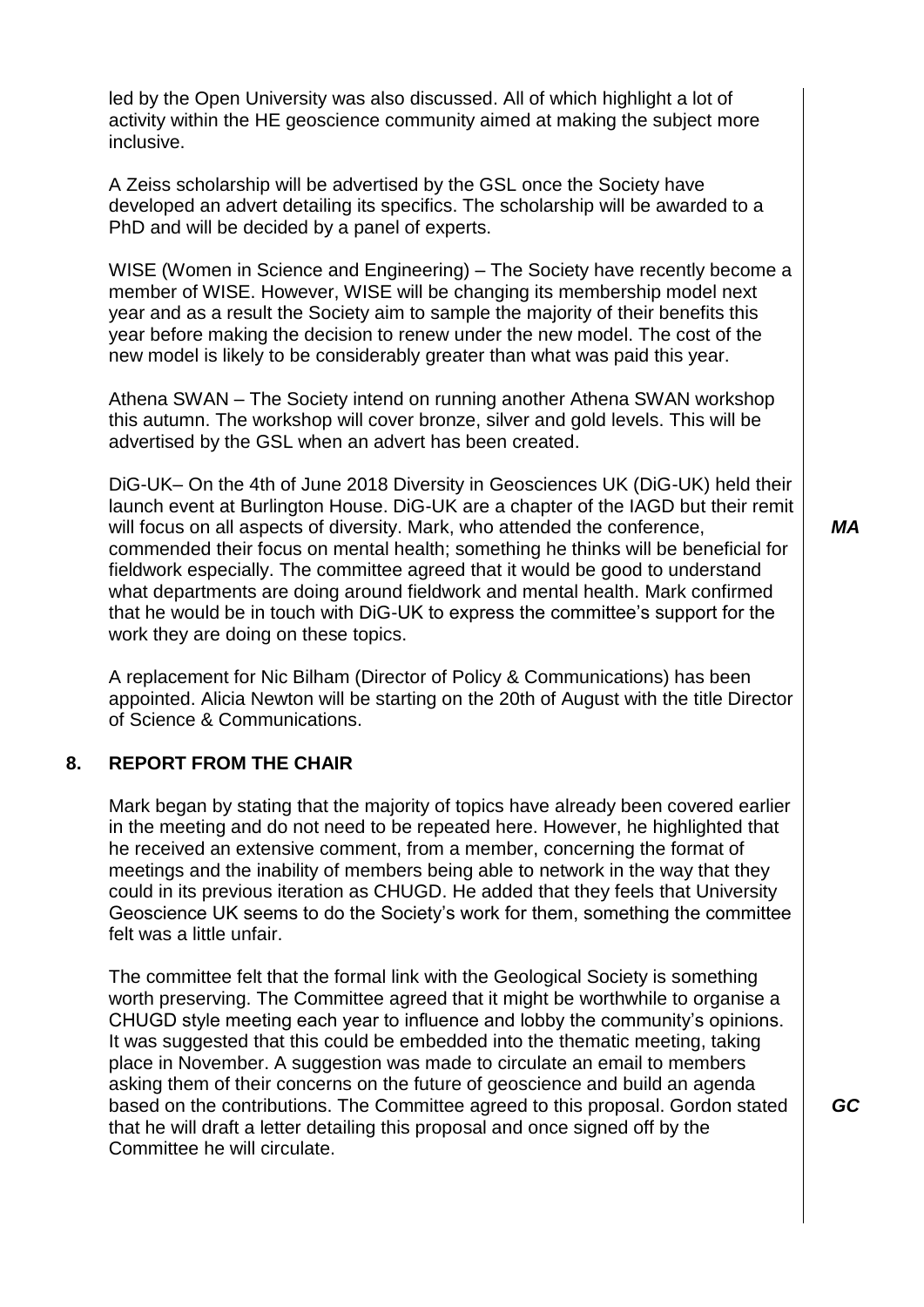# **9. REPORT FROM THE EXECUTIVE SECRETARY**

Gordon verified that 12 nominations to the Research Excellence Framework panels were submitted, seven of which have been appointed. An equality and diversity statement was required within these submissions asking those to detail how they addressed DEI concerns, and the approach adopted by Tim and Gordon (contacting individuals) achieved a reasonable balance of diversity in the geoscience representation on the panels.

Gordon added that there would be a third phase of REF panel recruitment in 2020 and those who were nominated but unsuccessful will be considered for this round although the main focus will be to recruit 'users' of research output (e.g. employers). The assessment criteria are unknown at this stage but the committee agreed to enquire about this with Tim Minshull.

Chris King of the Geological Curators' Group got in touch with Gordon informing him that they have produced a leaflet titled 'Advice to PhDs' detailing how to properly handle specimens and curate them. Gordon added that he has contacted the creator of this to see if he can have a look at it with a view to publicising it; however, he has not received a response.

Gordon highlighted two points that were raised following the joint GSL/UGUK TEF submission. The first recommended the necessity to include fieldwork if there was any assessment of teaching intensity. The second focused on subject groupings as, currently, geology is included with a number of different subjects such as archaeology etc.

Gordon noted that the Society have plans to review the fieldwork code and enquired to see if UGUK would be interested to have a dedicated representative. At present, the panel is mainly comprised of academics, which the Committee believes, means that there is no need for a dedicated UGUK representative.

Gordon flagged a concern regarding the paper and electronic records of UGUK and CHUGD wondering if these would require further consideration in light of GDPR. Given that these do not include personal details, they should be okay although the committee agreed to give this further consideration.

## **10. REPORT FROM THE TREASURER**

Gordon noted that there is no report from the treasurer for this meeting. He pointed out that there has been no major spending since the last meeting although there is a scheduled payment quite soon for Margaret Jackson. Prize money for the video competition will be coming up quite soon too.

## **11. REPORTS FROM OTHER MEMBERS OF THE EXECUTIVE**

Peter informed the Committee that he has received one entry for the video competition with the deadline remaining open until the end of June. He has received a number of expressions of interest and is hoping to receive more entries before the deadline closes.

Gordon drew attention to a report Sian submitted. In it, she detailed the fact that she is undertaking a project looking at the skillset required from geology graduates